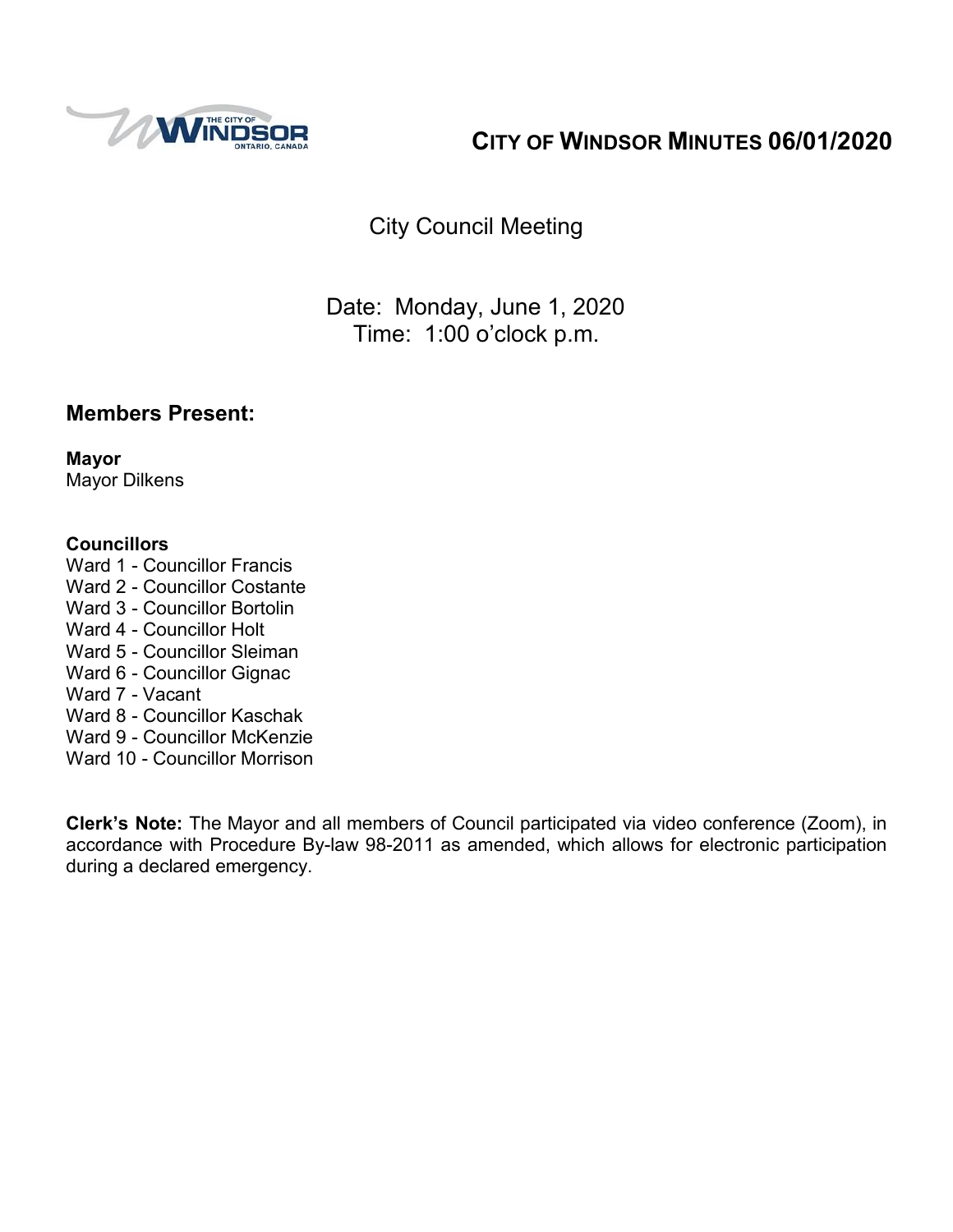### **2. CALL TO ORDER**

The Mayor calls the meeting to order at 1:49 o'clock p.m.

### **3. DISCLOSURE OF PECUNIARY INTEREST AND THE GENERAL NATURE THEREOF**

None disclosed.

### **4. ADOPTION OF THE MINUTES**

None presented.

# **5. NOTICE OF PROCLAMATIONS**

None presented.

### **6. COMMITTEE OF THE WHOLE**

Moved by: Councillor Francis Seconded by: Councillor Gignac

That Council do now rise and move into Committee of the Whole with the Mayor presiding for the purpose of dealing with:

(a) communication items;

- (b) consent agenda;
- (c) hearing requests for deferrals, referrals and/or withdrawals of any items of business;
- (d) hearing presentations and delegations;
- (e) consideration of business items;
- (f) consideration of Committee reports:

(g) Report of Special In-Camera Meeting or other Committee as may be held prior to Council (if scheduled); and

(h) consideration of by-law 76-2020 through 80-2020 (inclusive).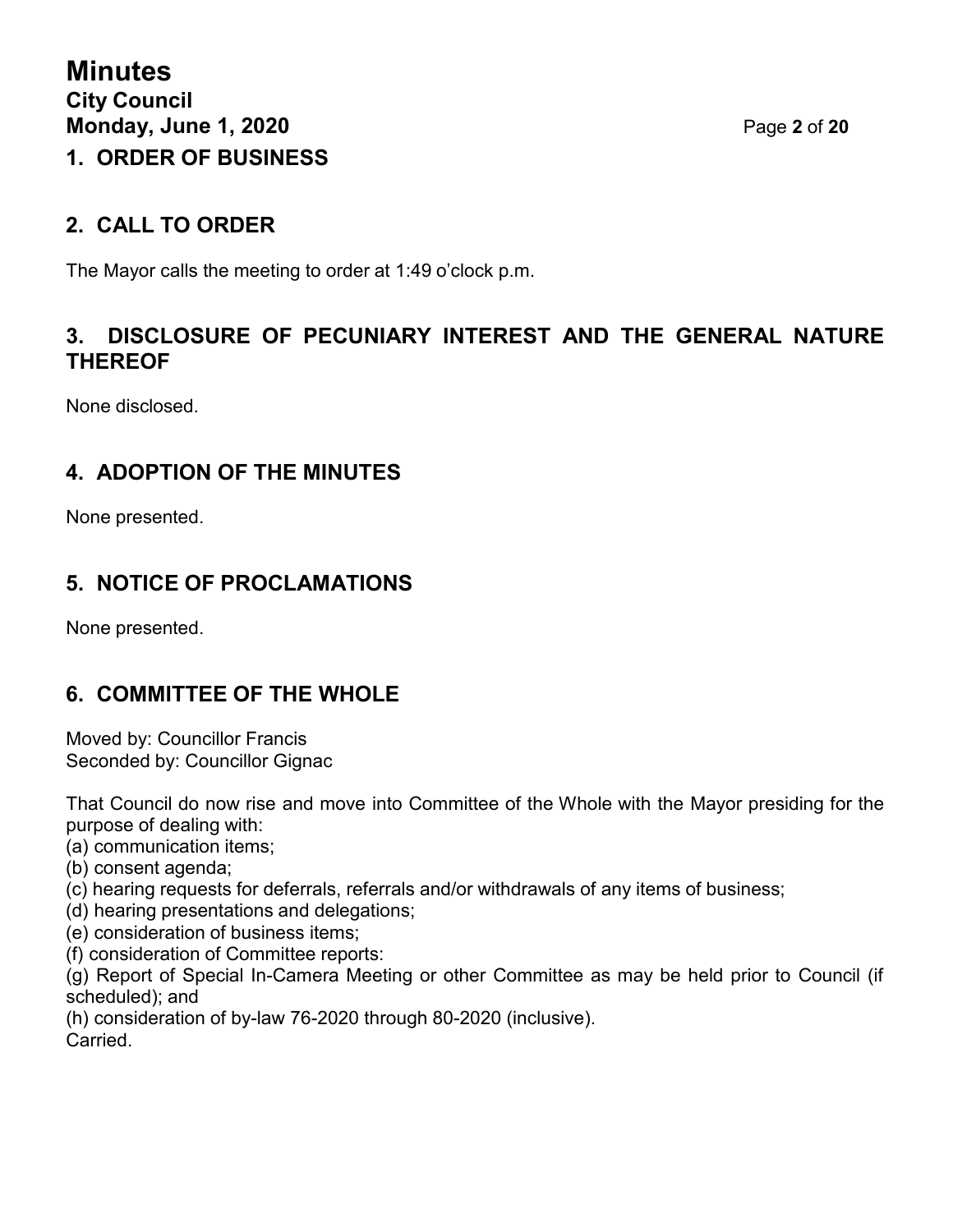# **Minutes City Council Monday, June 1, 2020** Page **3** of **20**

### **7. COMMUNICATIONS INFORMATION PACKAGE**

### **7.1. Correspondence Monday, June 1, 2020**

Moved by: Councillor Holt Seconded by: Councillor Kaschak

Decision Number: CR273/2020

That the following Communication Items 7.1.1 through 7.1.7 inclusive as set forth in the Council Agenda **BE REFERRED** as noted:

| No.   | Sender                                        | Subject                                              |  |
|-------|-----------------------------------------------|------------------------------------------------------|--|
| 7.1.1 | Ministry of                                   | Approval of the appointment of Andrew Dowie as       |  |
|       | Agriculture, Food and<br><b>Rural Affairs</b> | Drainage Superintendent for the City of Windsor      |  |
|       |                                               | effective April 27, 2020                             |  |
|       |                                               | <b>City Engineer</b>                                 |  |
|       |                                               | GP2020                                               |  |
|       |                                               | Note & File                                          |  |
| 7.1.2 | <b>Local Planning</b>                         | Local Planning Appeal Tribunal orders that L.P.A.T   |  |
|       | <b>Appeal Tribunal</b>                        | File No.: LC110040 be closed (Claimants A. & M.      |  |
|       |                                               | Chams seeking land compensation)                     |  |
|       |                                               | <b>Deputy City Solicitor</b>                         |  |
|       |                                               | <b>City Planner</b>                                  |  |
|       |                                               | <b>MMA2020</b>                                       |  |
|       |                                               | Note & File                                          |  |
| 7.1.3 | <b>Local Planning</b>                         | Local Planning Appeal Tribunal orders that the       |  |
|       | <b>Appeal Tribunal</b>                        | Request for Directions by 1214621 Ontario Inc. (VIP  |  |
|       |                                               | Nite Club) is granted and their proceeding under the |  |
|       |                                               | Expropriations Act now before the Tribunal is not    |  |
|       |                                               | barred by the previous Order of the Tribunal dated   |  |
|       |                                               | August 11, 2011, dismissing the prior Claim under    |  |
|       |                                               | OMB File No. LC070006                                |  |
|       |                                               | <b>City Solicitor</b>                                |  |
|       |                                               | <b>Deputy City Solicitor</b>                         |  |
|       |                                               | <b>MMA2020</b>                                       |  |
|       |                                               | Note & File                                          |  |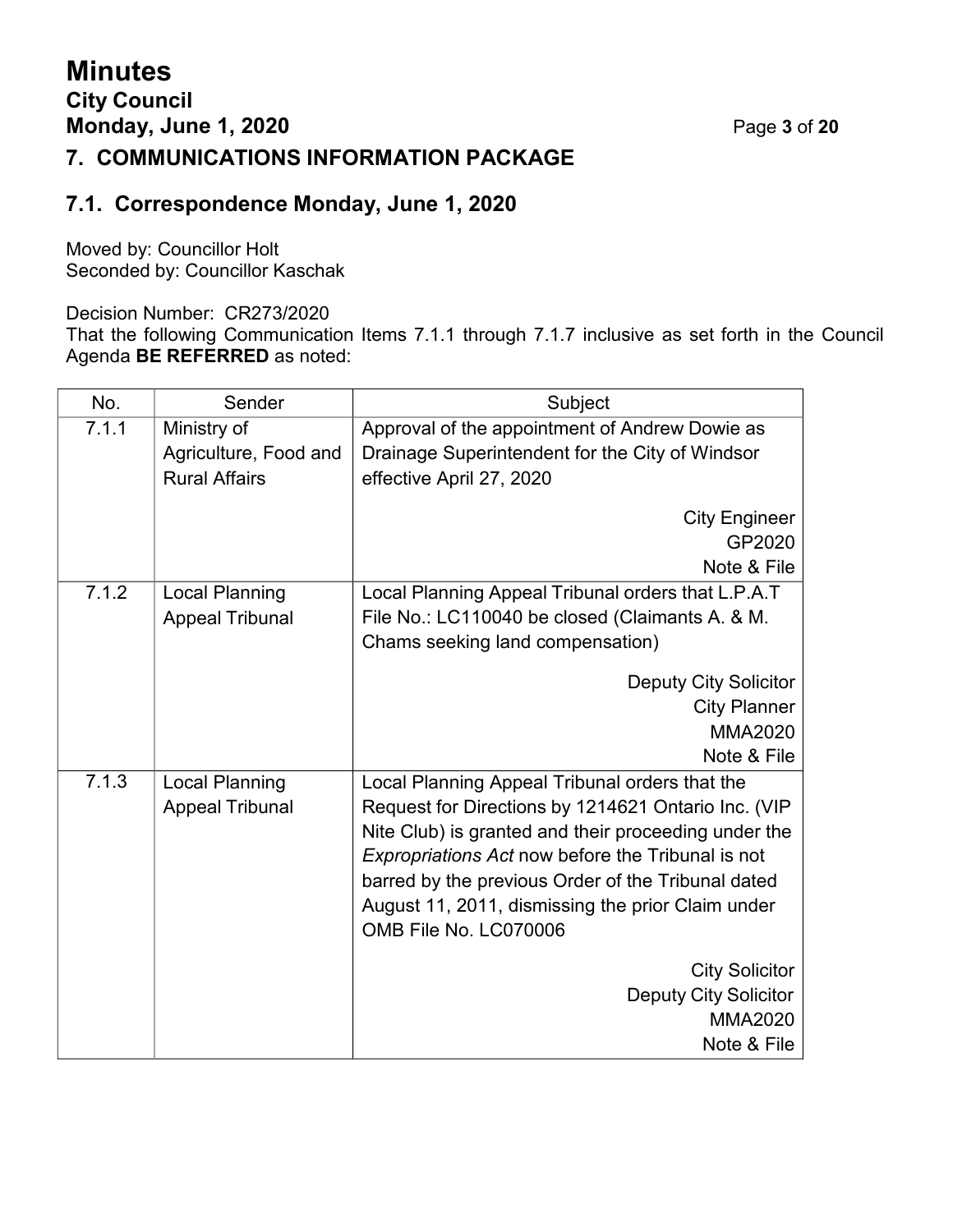# **Minutes City Council Monday, June 1, 2020** Page **4** of **20**

| No.   | Sender                            | Subject                                                                                                                                                                                                                                              |  |
|-------|-----------------------------------|------------------------------------------------------------------------------------------------------------------------------------------------------------------------------------------------------------------------------------------------------|--|
| 7.1.4 | <b>Ontario Energy Board</b>       | Notice of a public hearing to consider the application<br>by Enbridge Gas Inc. for the approval of a System<br><b>Expansion Surcharge, Temporary Connection</b><br>Surcharge, and Hourly Allocation Factor                                           |  |
|       |                                   | <b>City Engineer</b><br>GP2020<br>Note & File                                                                                                                                                                                                        |  |
| 7.1.5 | Planner III - Special<br>Projects | Memo to advise Council regarding the delivery<br>methods of Phase 4 - Small Developer Boot Camp<br>of the Small Development Training and Technical<br>Assistance by Incremental Development Alliance as<br>a result of the ongoing COVID-19 Pandemic |  |
|       |                                   | <b>SPL2020</b><br>Note & File                                                                                                                                                                                                                        |  |
| 7.1.6 | Manager of Urban<br>Design        | Site Plan Approval, Windsor Lifeline Outreach, 4490<br>7th Concession Rd., Proposed 5576 sq. ft. single<br>storey addition including 1 loading space                                                                                                 |  |
|       |                                   | ZS/13816<br>Note & File                                                                                                                                                                                                                              |  |
| 7.1.7 | Manager of Urban<br>Design        | Site Plan Approval, Nick Salomone, In Trust, 3857<br>Riverside Dr. E., Proposed new 8 storey 77 unit<br>condominium                                                                                                                                  |  |
|       |                                   | ZS/13817<br>Note & File                                                                                                                                                                                                                              |  |

Carried.

Report Number: CMC 9/2020

### **7.2. Implementation of the Windsor Essex Housing Benefit (WEHB) and the Canada Ontario Housing Benefit (COHB) - City Wide**

Moved by: Councillor Holt Seconded by: Councillor Kaschak

Decision Number: CR274/2020

That this report from the Executive Director of Housing and Children's Services regarding the implementation of the Canada Ontario Housing Benefit (COHB) and the Windsor Essex Housing Benefit (WEHB) **BE RECEIVED FOR INFORMATION**. Carried.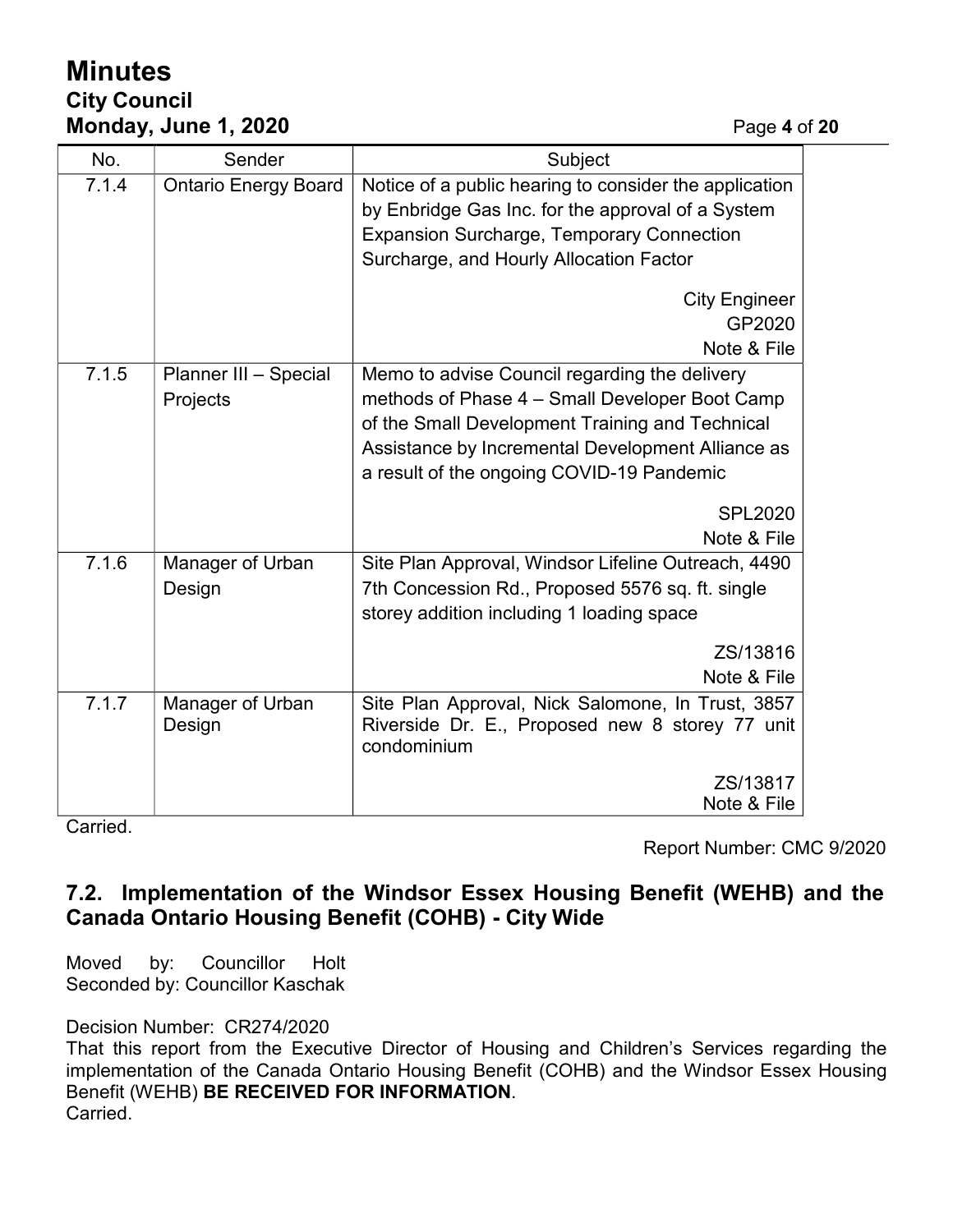**Minutes City Council Monday, June 1, 2020** Page **5** of **20**

port Number: S 73/2020 Clerk's File: SS/11710

#### **8. CONSENT AGENDA**

**8.1. Request to Amend CR157/2016 – Adoption of Report No. 352 of the Planning, Heritage & Economic Development Standing Committee of its meeting held February 8, 2016 regarding "Deauville Apartments Inc., 8750 Wyandotte St. E. - Condominium Conversion"; Item No. S 6/2016; File No. CDM-007/15 [CDM/4557] Ward 6**

Moved by: Councillor McKenzie Seconded by: Councillor Morrison

Decision Number: CR275/2020 That CR157/2016 **BE AMENDED** by specifying that the date for approval of the draft Plan of Condominium Conversion for Deauville Apartments Inc. 8750 Wyandotte St E be changed from March 7, 2019 to March 7, 2021. Carried.

Report Number: C 98/2020 Clerk's File: ZP/12354

#### **8.2. RFP 17-20 Street Sweeper and Accessories - City Wide**

Moved by: Councillor McKenzie Seconded by: Councillor Morrison

Decision Number: CR276/2020 That City Council **APPROVE** the award of RFP 17-20; and,

That the Purchasing Manager **BE AUTHORIZED** to issue a purchase order to Joe Johnson Equipment Inc. in the amount of \$374,609.00 (excluding HST) for the purchase of the street sweeper and accessories as identified in the request for proposal process, subject to approval as to technical content by the City Engineer and in financial content to the Chief Financial Officer and City Treasurer.

Carried.

Report Number: C 94/2020 Clerk's File: SW/13814

#### **8.3. Purchase 1 Front End Loader Garbage Packer - City Wide**

Moved by: Councillor McKenzie Seconded by: Councillor Morrison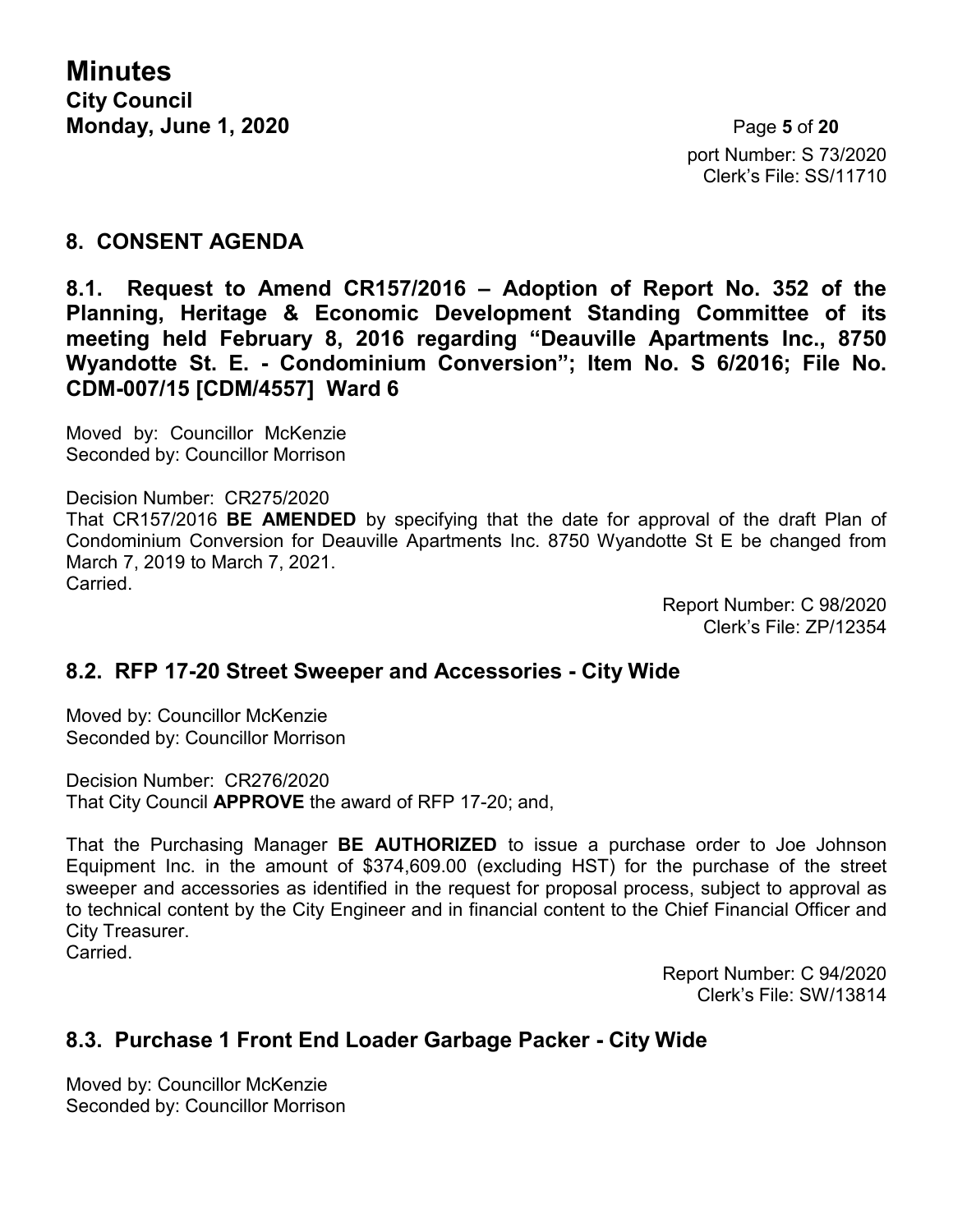## **Minutes City Council Monday, June 1, 2020** Page **6** of **20**

Decision Number: CR277/2020 That City Council **APPROVE** the purchase of one (1) front end loader garbage packer; and,

That the Purchasing Manager **BE AUTHORIZED** to issue a purchase order to the successful company, pursuant to the Purchasing Bylaw 93-2012, subject to approval as to technical content by the City Engineer and in financial content to the Chief Financial Officer and City Treasurer; and,

That City Council **APPROVE** a transfer of up to \$407,040 in funds from the Fleet Equipment Replacement Reserve Fund 136 to the 2020 Fleet Additions Project 7201009 for the purchase of one (1) front end loader garbage packer; and,

That City Council **APPROVE** the addition of one front loader garbage packer to the dedicated corporate fleet. Carried.

> Report Number: C 96/2020 Clerk's File: SW/13815

#### **8.4. West Riverfront Combined Sewer Overflow Control - Environmental Study Report - City Wide**

Moved by: Councillor McKenzie Seconded by: Councillor Morrison

Decision Number: CR278/2020

That Environmental Study Report (ESR) for Windsor Riverfront West Combined Sewer Overflow Control **BE RECEIVED** by Council; and,

That the report **BE PLACED** on the public record with an issued Notice of Completion for the mandatory thirty-day review period. Carried.

> Report Number: CM 17/2020 Clerk's File: SW2020

#### **8.5. Appointment of Drainage Engineer - 6th Concession Drain**

Moved by: Councillor McKenzie Seconded by: Councillor Morrison

Decision Number: CR279/2020

That the firm of Dillon Consulting Limited **BE APPOINTED** as Drainage Engineer to prepare a Drainage Report under Section 8 of the *Drainage Act* for improvements to the 6th Concession Drain.

Carried.

Report Number: C 93/2020 Clerk's File: SW2020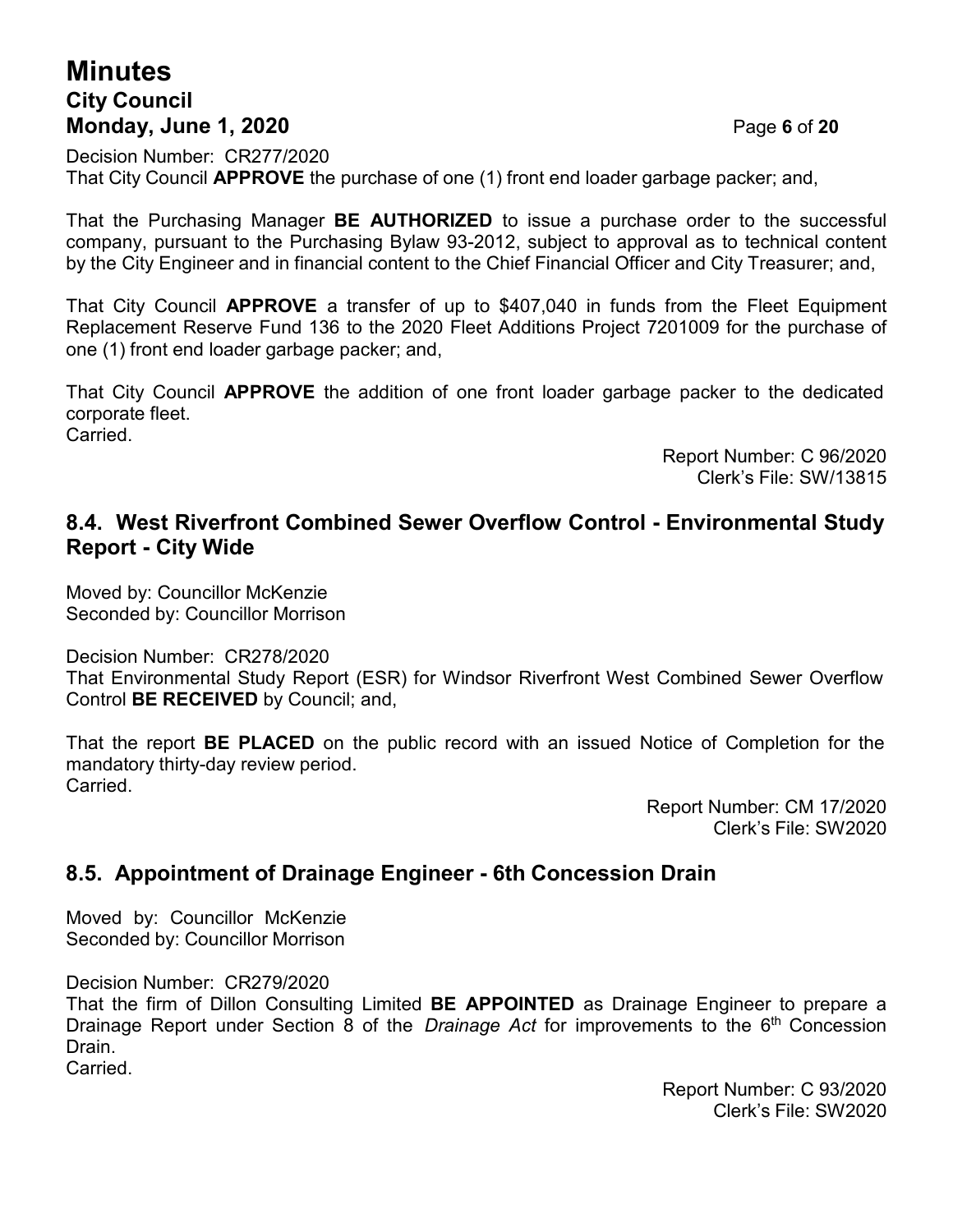### **City Council Monday, June 1, 2020** Page **7** of **20**

#### **8.6. Zoning By-law Amendment -930 Marion Ave; Applicant Berkshire 930 Marion Inc.**

Moved by: Councillor McKenzie Seconded by: Councillor Morrison

Decision Number: CR280/2020 DHSC 157

- I. That Zoning By-law 8600 **BE AMENDED** by changing the zoning of Plan 575, Lot 67 to 75; N Pt Lot 66, S Pt Lot 75; former De Santis School and Science City (Roll No. 030-210- 06300-0000), located on the South East corner of Niagara Street, and Marion Avenue, municipally known as 930 Marion Avenue from 'Institutional District 1.4' (ID 1.4) to 'Residential District 3.15' (RD 3.15) with site specific exceptions to allow existing setbacks and permitting the following uses: Lodging House, Multiple Dwelling or Residential Care Facility; and further,
- II. That the proposed development **BE RESTRICTED** to a maximum of three (3) storeys or 14 metres (conversion consistent with Zoning By law 8600).

Carried.

Report Number: SCM 162/2020 & S 57/2020 Clerk's File: ZB/13730

### **8.10. Close and Convey the East/West Alley Abutting 777 Vimy Avenue between Marentette Avenue and Louis Avenue - Applicant: K. Meagher - SAA/5871 - Ward 4**

Moved by: Councillor McKenzie Seconded by: Councillor Morrison

Decision Number: CR284/2020 DHSC 161

- I. That the requested closure of the 4.27m wide east/west alley, between Marentette Avenue and Louis Avenue, as shown on Drawing No. CC-1759 *attached* as Appendix "A"**, BE DENIED** for the following reasons:
	- a. The alley does not meet the criteria for closure; it is deemed indispensable and not suitable for closure.
	- b. The subject alley provides vehicular access for the property known as 723 Vimy Avenue; therefore, the subject east/west alley should be kept open.

Carried.

Report Number: SCM 165/2020 & S 36/2020 Clerk's File: SAA2020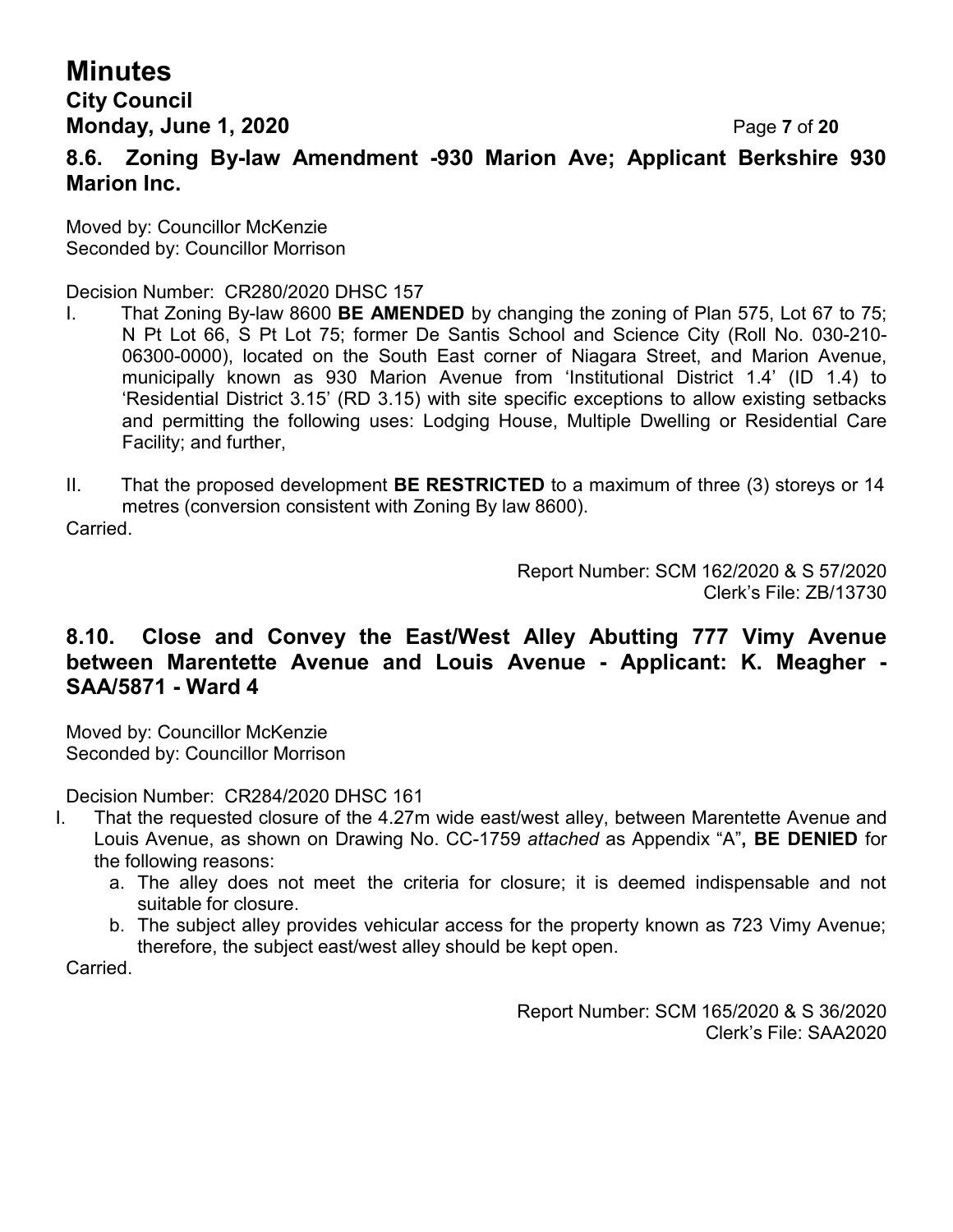### **Minutes City Council Monday, June 1, 2020** Page **8** of **20**

### **8.11. Downtown CIP Grant Applications made by Clarke Gallie for 773 Assumption Street, Ward 4**

Moved by: Councillor McKenzie Seconded by: Councillor Morrison

Decision Number: CR285/2020 DHSC 162

- I. That the request made by Clark Gallie (Owner) for the proposed development at 773 Assumption Street to participate in the Building/Property Improvement Tax Increment Grant Program **BE APPROVED** for 100% of the municipal portion of the tax increment resulting from the proposed development of an additional dwelling unit in an accessory structure for five (5) years in accordance with the Downtown Windsor Enhancement Strategy and Community Improvement Plan.
- II. That Administration **BE DIRECTED** to prepare an agreement between the City and Clarke Gallie (Owner) to implement the Building/Property Improvement Tax Increment Grant Program in accordance with all applicable policies, requirements, and provisions contained within the Downtown Windsor Enhancement Strategy and Community Improvement Plan to the satisfaction of the City Planner as to content, the City Solicitor as to legal form, and the CFO/City Treasurer as to financial implications.
- III. That the CAO and City Clerk **BE AUTHORIZED** to sign the Grant Agreements.
- IV. That should the proposed development not be completed in one (1) year from the Council approval date, City Council **AUTHORIZE** that the funds be uncommitted and made available for other applications.

Carried.

Report Number: SCM 166/2020 & S 62/2020 Clerk's File: SPL/13801

### **8.12. Building Facade Improvement CIP for Main Streets—5640 Wyandotte Street East, Ward 6**

Moved by: Councillor McKenzie Seconded by: Councillor Morrison

Decision Number: CR286/2020 DHSC 163

- I That the request made by Peter Rieveley, owner of the property located at 5640 Wyandotte Street East **BE APPROVED** for a grant of +/-\$11,738.73 towards eligible costs for incentives under the Building Facade Improvement Program and Urban Design Guidelines for Main Streets Community Improvement Plan; and,
- II That grants **BE PAID** to Peter Rieveley upon completion of improvements to the facade of 5640 Wyandotte Street East through Reserve Fund 156 (Building Facade Improvement Program) to the satisfaction of the City Planner and Chief Building Official.

Carried.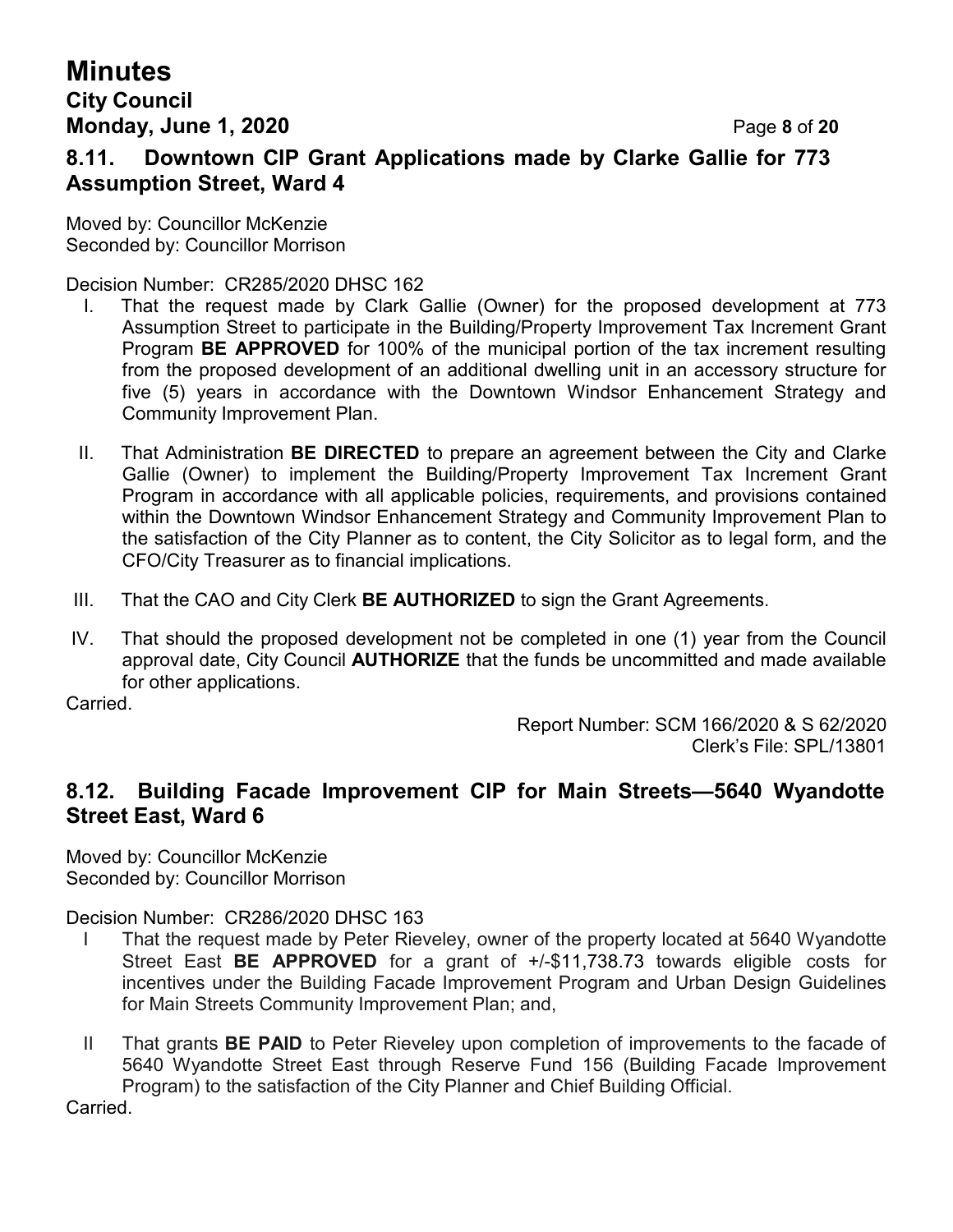**Minutes City Council**

**Monday, June 1, 2020** Page **9** of **20** Report Number: SCM 167/2020 & S 63/2020 Clerk's File: Z/13002

### **8.13. Application by the registered owner (1433341 Ontario Inc) for Financial Incentives under the Sandwich Community Improvement Plan within the Sandwich Heritage Conservation District for the property located at 3236 to 3238 Sandwich Street (Ward 2)**

Moved by: Councillor McKenzie Seconded by: Councillor Morrison

Decision Number: CR287/2020 DHSC 164

I. That the request made by the registered owner (1433341 Ontario Inc.) of the property located at 3236 to 3238 Sandwich Street, for financial incentives under the Sandwich CIP Economic Incentive Program(s) for improvements to the exterior facade(s) of the commercial establishment known as Rock Bottom Bar & Grill **BE APPROVED**, for the following incentive programs:

- i. Commercial/Mixed Use Building Facade Grant in the amount of \$25,000;
- ii. Commercial/Mixed Use Building Improvement Loan Program in the amount of \$30,000;
- iii. Commercial Core Feasibility Grant up to a maximum amount of \$5,000;
- iv. Development and Building Fees Grant in the amount of (+/- ) \$2,466; and
- v. Revitalization Grant Program for 70% of the municipal portion of the tax increment for up to 10 years (amount to be determined);

II. That should improvements result in an increased assessment which would make this application eligible for the Revitalization (property tax increment) Grant Program, Administration **BE DIRECTED** to prepare the agreement between the City and the registered owner (1433341 Ontario Inc.) of 3236 to 3238 Sandwich Street to implement the Revitalization Grant Program (only) in accordance with all applicable policies, requirements to the satisfaction of the City Planner as to content, the City Solicitor as to legal form, and the CFO/City Treasurer as to financial implications;

III. That the CAO and City Clerk **BE AUTHORIZED** to sign the Sandwich Incentive Program(s) Agreements in accordance with all applicable policies, requirements, and provisions contained within the Olde Sandwich Towne Community Improvement Plan to the satisfaction of the City Planner as to content, the City Solicitor as to legal form, and the CFO/City Treasurer as to financial implication;

IV. That grants **BE PAID** to the registered owner (1433341 Ontario Inc.) of 3236 to 3238 Sandwich Street upon completion of improvements to the building facade(s) located at 3236 to 3238 Sandwich Street through Project 7076176-Sandwich Community Development Plan to the satisfaction of the City Planner and Chief Building Official. Carried.

> Report Number: SCM 168/2020 & S 65/2020 Clerk's File: SPL/13801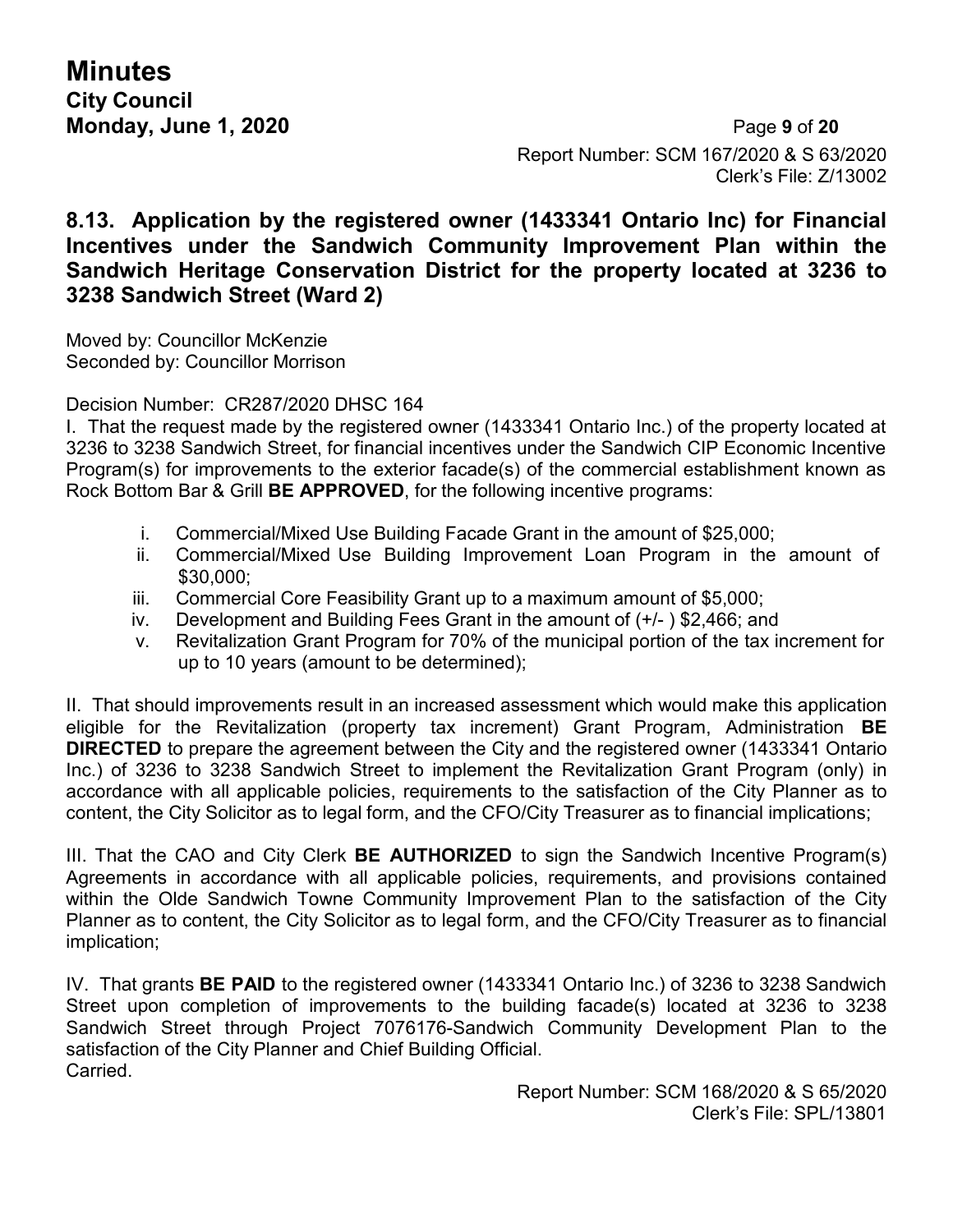### **City Council Monday, June 1, 2020** Page **10** of **20**

### **11.2. Confirm and Ratify Report regarding supporting local restaurants and small businesses during the COVID-19 Pandemic--City Wide**

Moved by: Councillor McKenzie Seconded by: Councillor Morrison

#### Decision Number: CR289/2020

That the results of the email poll authorized by Mayor Drew Dilkens on Tuesday, May 19, 2020, approving the following resolution **BE CONFIRMED AND RATIFIED**:

In an effort to support restaurants and small businesses during Covid-19 and to promote proper physical distancing, THAT City Council **APPROVES** the following:

- 1) That fees for sidewalk cafe permits be waived for the remainder of 2020;
- 2) That fees for outdoor cafes located on the public right of way be waived for the remainder of 2020;
- 3) That fees for the rental of Lanspeary Park be waived to allow for a pilot project for an outdoor food hall, the details and content of which are subject to the satisfaction of City Administration;
- 4) That Business Improvement Areas (BIA) within the City of Windsor be requested to submit plans forthwith for any temporary closure of roads and/or sidewalks to facilitate proper physical distancing while encouraging patrons to support local businesses within a BIA.
- 5) That City Council request an expedited response from the Special Events Resource Team to plans submitted by BIA's;
- 6) That City Council waive fees for the closing of the public right of way for approvals granted to BIA's in (5) above;
- 7) That all plans approved be subject to the satisfaction of City Administration and that City Administration be authorized to take all steps necessary in relation to the foregoing;
- 8) That a report be submitted to City Council outlining the approvals granted under this initiative.

Carried.

Report Number: C 107/2020 Clerk's File: MH/13786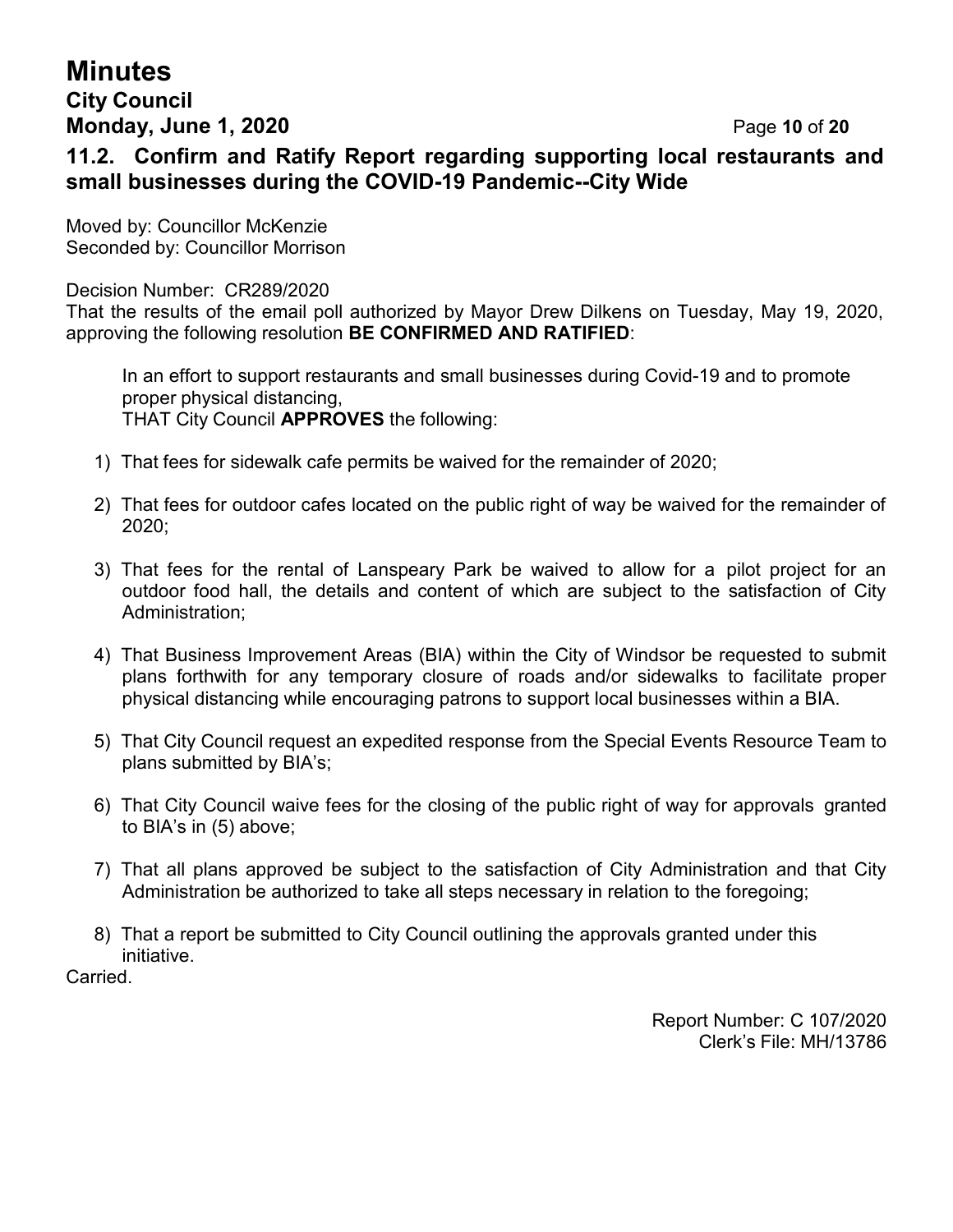### **Minutes City Council**

**Monday, June 1, 2020** Page **11** of **20**

### **11.3. Application for a Cannabis Retail Store Authorization at 1485 Erie Street E - Ward 4**

Moved by: Councillor McKenzie Seconded by: Councillor Morrison

Decision Number: CR290/2020 That City Council **RECEIVE** the collected comments as requested through CR534/2019 for information; and,

That City Council **SUPPORT** the Retail Cannabis Application requested by 'Top Shelf Canabis' regarding the site located at 1485 Erie Street E; and,

That City Council **DIRECT** the Chief Administrative Officer to **RETURN** their decision along with this report and Appendices A and B to the Alcohol and Gaming Commission of Ontario for consideration regarding the Retail Cannabis Application and for delivery to the Applicant, 'Top Shelf Canabis', no later than June 4, 2020. **Carried** 

> Report Number: C 103/2020 Clerk's File: GP/13047

### **9. REQUEST FOR DEFERRALS, REFERRALS AND/OR WITHDRAWALS**

None requested.

### **10. PRESENTATIONS AND DELEGATIONS (5 Minute maximum per delegate)**

None presented.

### **11. REGULAR BUSINESS ITEMS (Non-Consent Items)**

### **11.1. Centralizing Procurements for Coronavirus (COVID-19) Pandemic - City Wide**

Moved by: Councillor Francis Seconded by: Councillor Costante

Decision Number: CR288/2020

That City Council formally **APPROVE** the establishment of a Centralized Pandemic Procurement Committee (CPPC) confirming Jan Wilson – Corporate Leader – Parks, Recreation & Culture and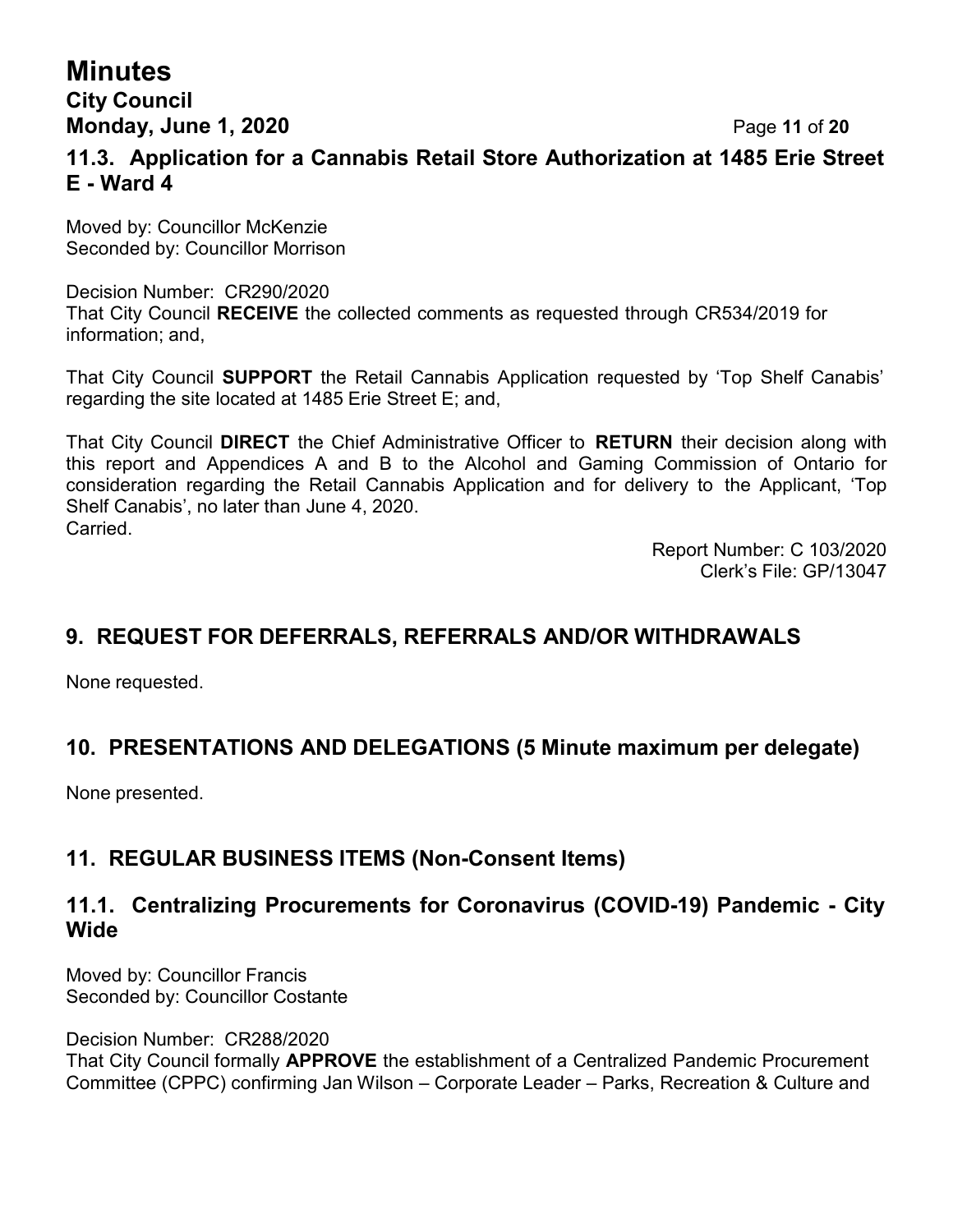# **Minutes City Council Monday, June 1, 2020** Page **12** of **20**

acilities and Logistics Section Chief for the Community Control Group's Pandemic Response as Chair (or designate); and,

That City Council **AUTHORIZE** the Centralized Pandemic Procurement Committee (CPPC) to proceed with all activities necessary to properly plan and execute the Centralized (COVID-19) Pandemic Procurement Process; and,

That City Council **AUTHORIZE** the CAO and/or City Clerk to sign agreements, contracts and/ or grant applications as considered necessary as it relates to the organization and obtaining any COVID-19 related procurements or acceptance of relief funding (which is not subject to specific project applications), subject to review as to content by the Logistics Section Chief for the Community Control Group's Pandemic Response, legal review by the City Solicitor and financial review by the CFO/City Treasurer or designate; and,

That City Council **AUTHORIZE** the Purchasing Manager to issue Purchase Order(s) as considered necessary, for the provision of obtaining any COVID-19 related products or service subject to review as to content by the Logistics Section Chief for the Community Control Group's Pandemic Response, and financial review by the CFO/City Treasurer or designate; and,

That the application of Bylaw 93-2012 (the Purchasing Bylaw) **BE WAIVED** with respect to all purchases of \$100,000 per transaction or less excluding taxes, made in any way relating to, or arising from the Coronavirus (COVID-19) Pandemic, and that purchasing authority for these purchases **BE GRANTED** to the Centralized Pandemic Procurement Committee (CPPC) and CAO, who shall make reasonable effort to observe the spirit of the Purchasing Bylaw in so doing where possible; and,

That in recognition of the fact that there is no funding in the approved operating and capital budgets for these COVID 19 procurements, that an approval process **BE ESTABLISHED** whereby purchases of \$50,000 or less will be approved by the Logistics Section Chief for the Community Control Group's Pandemic Response and that all purchases from \$50,001 to \$100,000 per transaction require the approval of the CPPC and the CAO. All purchases over \$100,000 would be subject to the Purchasing Bylaw 93-2012, as amended from time to time and be handled by the City's Purchasing Department in conjunction with the responsible team members; and,

That a summary of all financial expenditures made under the exemption **BE REPORTED** to City Council by the Logistics Section Chief for the Community Control Group's Pandemic Response in combination with the CFO/City Treasurer on a quarterly basis or at regular intervals as may be required; and,

That Bylaw 76-2020 **BE PASSED** by Council to waive the Purchasing Bylaw in respect of purchases less than \$100,000.01 per transaction made in any way relating to, or arising from the Coronavirus (COVID-19) Pandemic. Carried.

> Report Number: C 99/2020 Clerk's File: MH/13786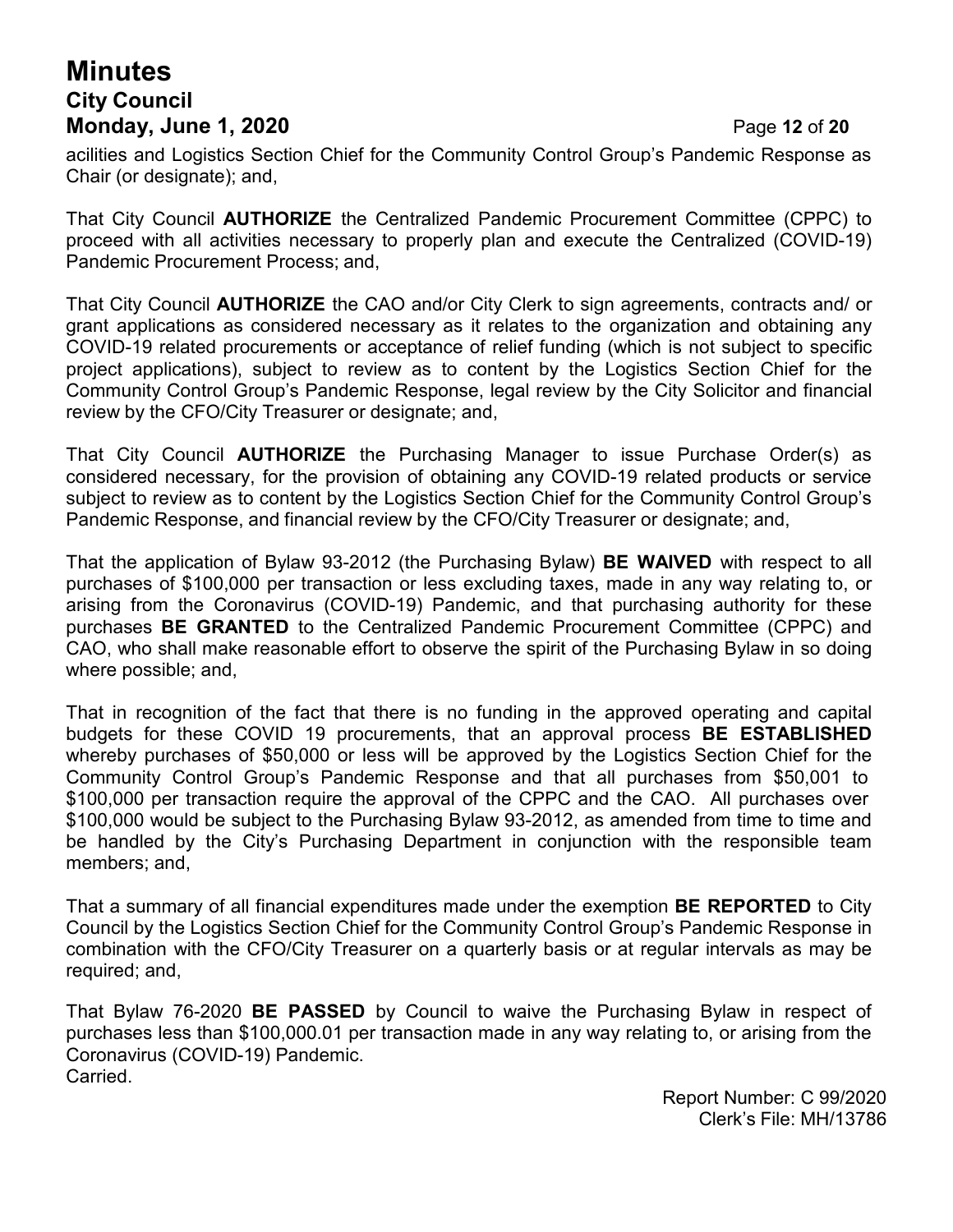# **City Council Monday, June 1, 2020** Page **13** of **20**

#### **11.4. Application for a Cannabis Retail Store Authorization at 300 Cabana Rd E, Suite 2 - Ward 9**

Moved by: Councillor Bortolin Seconded by: Councillor Sleiman

#### Decision Number: CR291/2020 That City Council **RECEIVE** the collected comments as requested through CR534/2019 for information; and,

That City Council **SUPPORT** the Retail Cannabis Application requested by 'Cloud 29' regarding the site located at 300 Cabana Road E, Suite 2; and,

That City Council **DIRECT** the Chief Administrative Officer to **RETURN** their decision along with this report and Appendices A and B to the Alcohol and Gaming Commission of Ontario for consideration regarding the Retail Cannabis Application and for delivery to the Applicant, 'Cloud 29', no later than June 6, 2020.

Carried.

Report Number: C 105/2020 Clerk's File: GP/13047

#### **11.5. Response To Correspondence From Spirits Canada Re: Municipal Liquor Policies To Support Local Bars and Restaurants**

Moved by: Councillor McKenzie Seconded by: Councillor Bortolin

Decision Number: CR292/2020

That the report of the Executive Initiatives Coordinator dated May 28, 2020 entitled "Response To Coorrespondence From Spirits Canada Re: Municipal Liquor Policies To Support Local Bars and Restaurants" **BE RECEIVED**.

**Carried** 

Report Number: C 108/2020 Clerk's File: MH/13786

### **8.7. Rezoning - Borys Sozanski - 1035 California - Z-002/20 ZNG/6044 - Ward 2**

Moved by: Councillor Costante Seconded by: Councillor Holt

Decision Number: CR281/2020

That the report of the Development and Heritage Standing Committee of its meeting held May 11, 2020 regarding "Rezoning – Borys Sozanski – 1035 California – Z-002/20 ZNG/6044" **BE DEFERRED** to allow for administration to prepare a report for Council's consideration regarding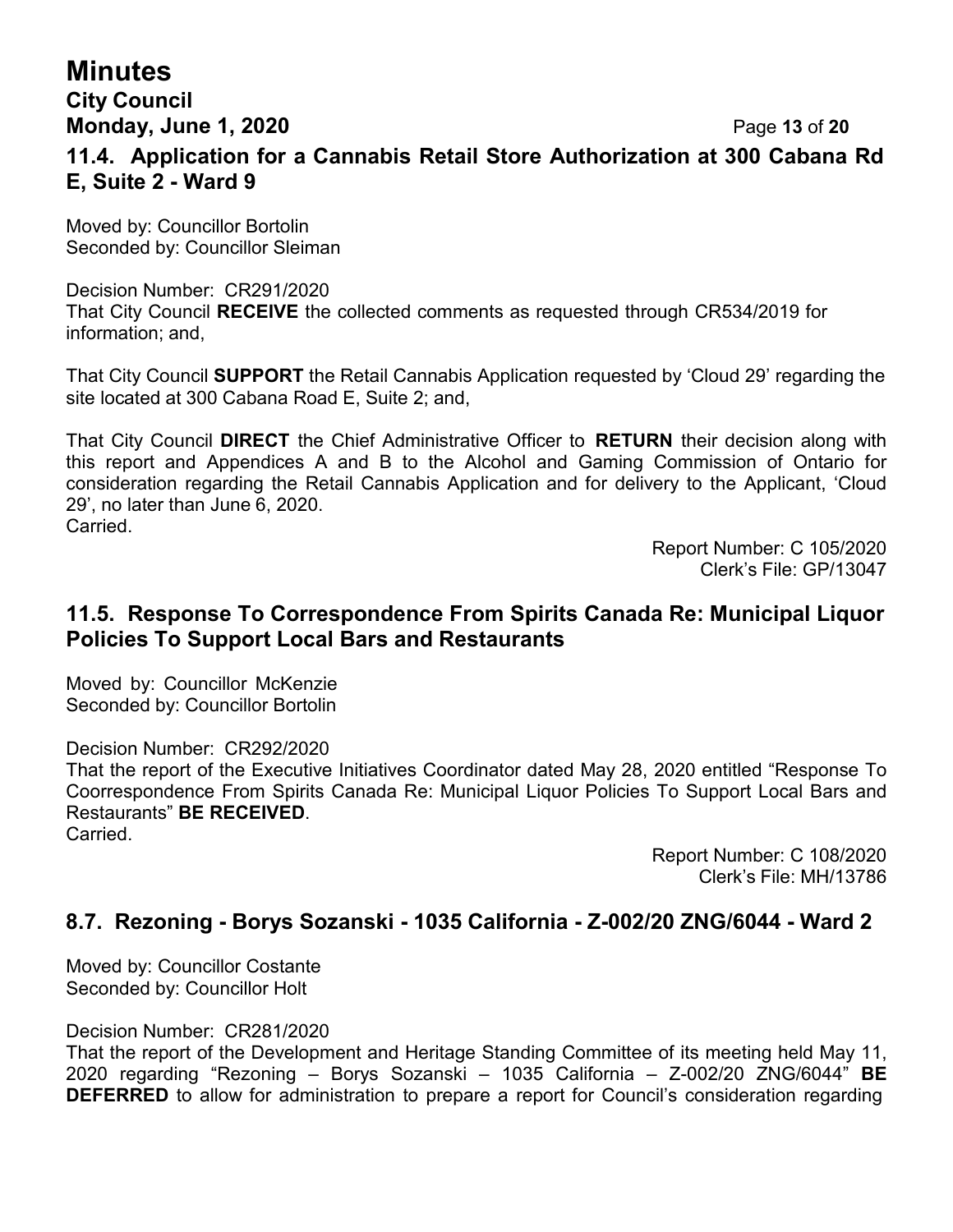# **Minutes City Council Monday, June 1, 2020** Page **14** of **20**

impacts and possible options available for controlling the increasing number of multiplex developments in the west-end. Carried.

> Report Number: SCM 163/2020 & S 66/2020 Clerk's File: ZB/13760

## **8.8. Rezoning - Al Shipley - 955 California - Z-003/20 ZNG/6045 - Ward 2**

Moved by: Councillor Costante Seconded by: Councillor Holt

Decision Number: CR282/2020

That the report of the Development and Heritage Standing Committee of its meeting held May 11, 2020 regarding "Rezoning – Al Shipley – 955 California – Z-003/20 ZNG/6045" **BE DEFERRED** to allow for administration to prepare a report for Council's consideration regarding impacts and possible options available for controlling the increasing number of multiplex developments in the west-end.

**Carried** 

Report Number: SCM 164/2020 & S 67/2020 Clerk's File: ZB/13759

### **8.9. Walker Power Building, 325 Devonshire Road - Request for Heritage Designation (Ward 4)**

Moved by: Councillor Holt Seconded by: Councillor Kaschak

Decision Number: CR283/2020 DHSC 160

That the City Clerk **BE AUTHORIZED** to publish a Notice of Intention to Designate Walker Power Building, at 325 Devonshire Road, in accordance with Part IV of the *Ontario Heritage Act* for the reasons attached in Appendix 'A'.

Carried.

Report Number: SCM 161/2020 & S 178/2019 Clerk's File: MBA/13632

# **12. CONSIDERATION OF COMMITTEE REPORTS**

### **12.1. (i) Report of the Special In-Camera meeting or other Committee as may be held prior to Council**

Moved by: Councillor Costante Seconded by: Councillor Francis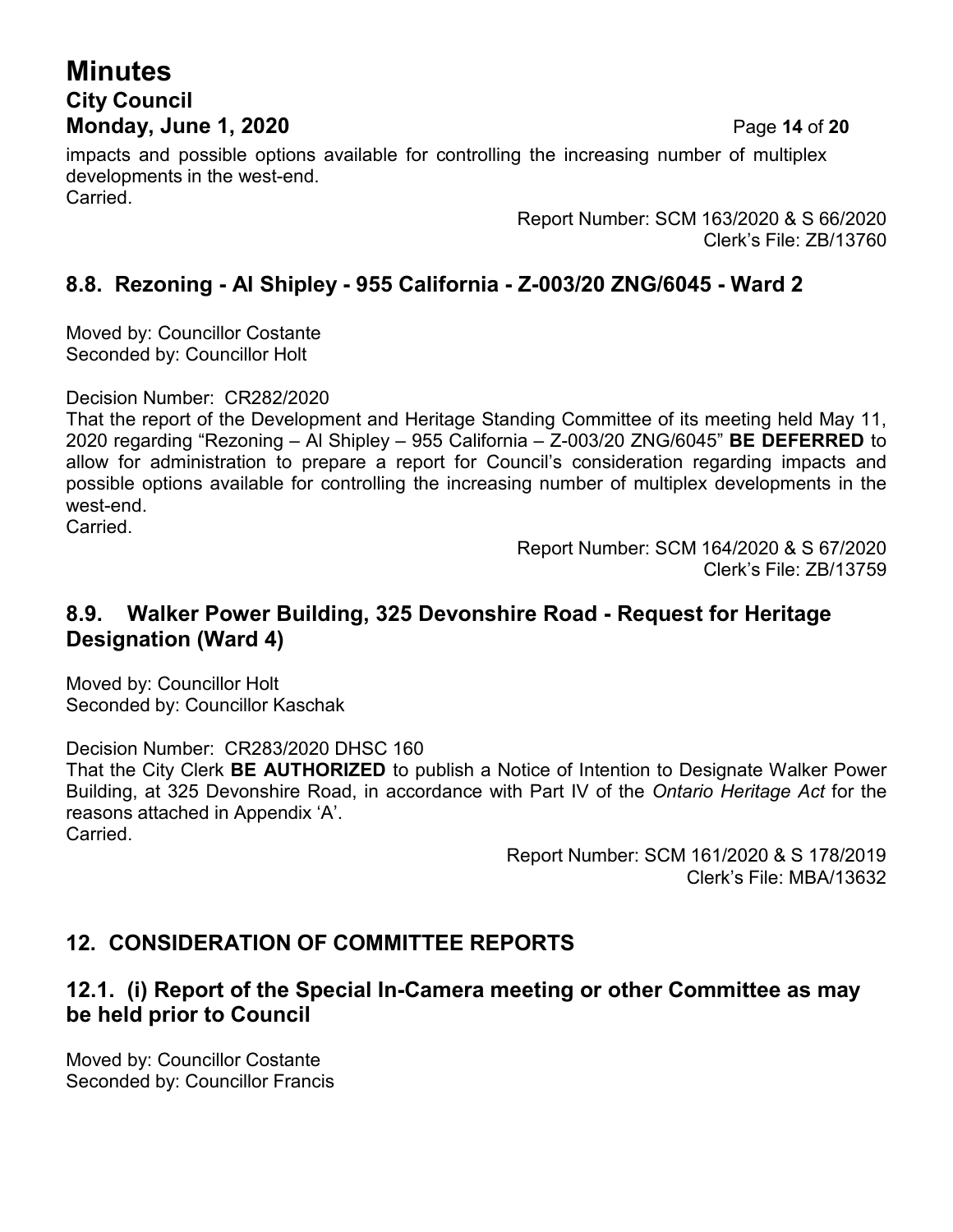# **Minutes City Council Monday, June 1, 2020** Page **15** of **20**

ecision Number: CR293/2020 That the report of the In Camera meeting held June 1, 2020 **BE ADOPTED** as presented. Carried.

Clerk's File: ACO2020

### **13. BY-LAWS (First and Second Reading)**

Moved by: Councillor Gignac Seconded by: Councillor Holt

That the following By-laws No. 76-2020 through 80-2020 (inclusive) be introduced and read a first and second time:

**76-2020** A BY-LAW TO EXEMPT CERTAIN TRANSACTIONS FROM THE APPLICATION OF BYLAW 93-2012, AS AMENDED FROM TIME TO TIME, BEING A BYLAW OF THE CITY OF WINDSOR GOVERNING PURCHASING POLICIES AND PROCEDURES (**See Report C 99/2020, Item 11.1**).

**77-2020** A BY-LAW TO FURTHER AMEND BY-LAW NUMBER 9023 BEING A BY-LAW TO REGULATE VEHICULAR PARKING WITHIN THE LIMITS OF THE CITY OF WINDSOR ON MUNICIPAL STREETS, MUNICIPAL PARKING LOTS AND PRIVATE PROPERTIES, authorized by CR190/2020, dated May 4, 2020.

**78-2020** A BY-LAW TO FURTHER AMEND BY-LAW NUMBER 8600 CITED AS THE "CITY OF WINDSOR ZONING BY-LAW", authorized by CR199/2020, dated May 4, 2020.

**79-2020** A BY-LAW TO ADOPT AMENDMENT NO. 130 TO THE OFFICIAL PLAN OF THE CITY OF WINDSOR, authorized by CR199/2020, dated May 4, 2020.

**80-2020** A BY-LAW TO CONFIRM PROCEEDINGS OF THE COUNCIL OF THE CORPORATION OF THE CITY OF WINDSOR AT ITS MEETING HELD ON THE 1st DAY OF JUNE, 2020. Carried.

### **14. MOVE BACK INTO FORMAL SESSION**

Moved by: Councillor Kaschak Seconded by: Councillor McKenzie

That the Committee of the Whole does now rise and report to Council respecting the business items considered by the Committee:

- 1) Communication Items (as presented)
- 2) Consent Agenda (as amended)
- 3) Items Deferred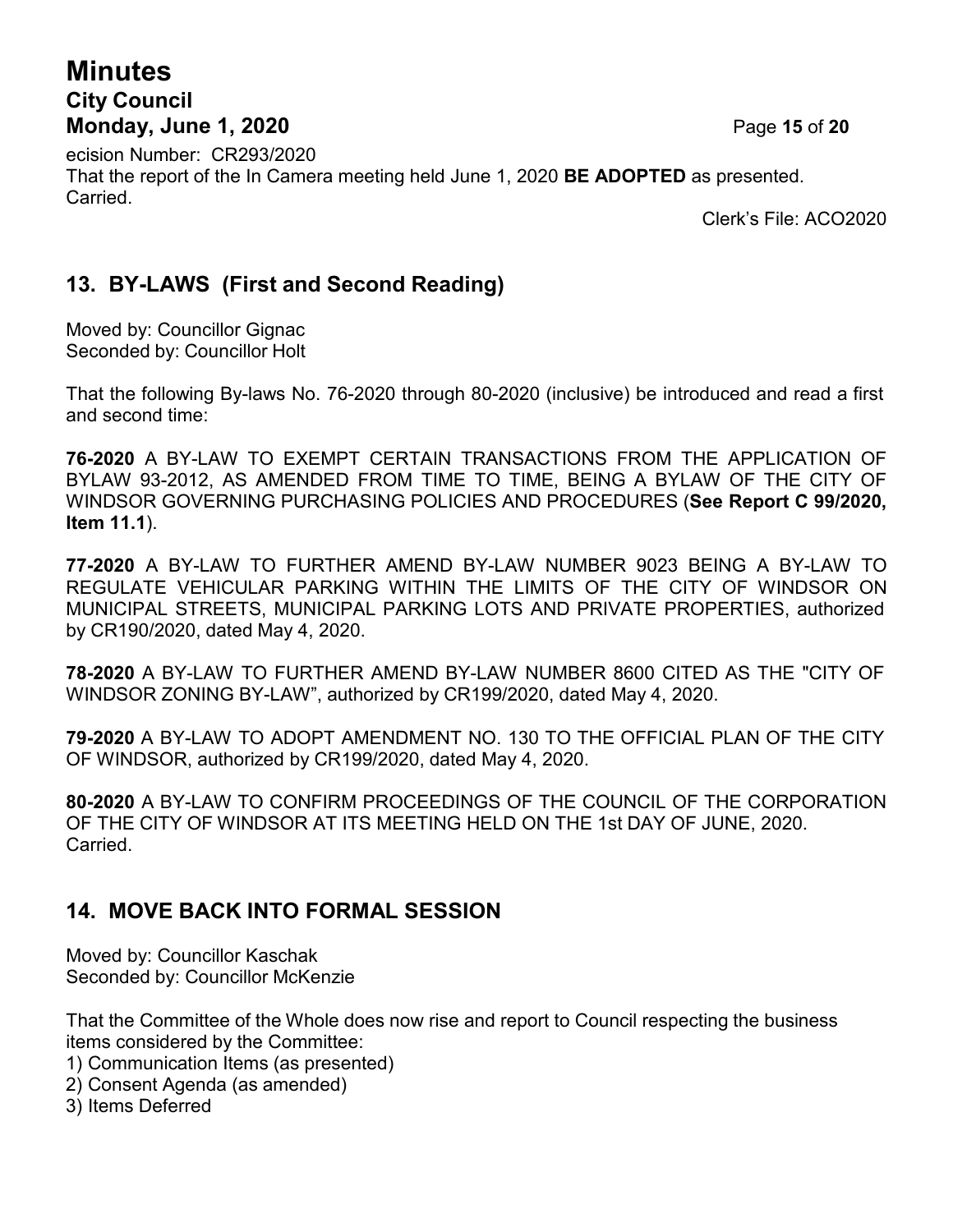# **Minutes City Council Monday, June 1, 2020** Page **16** of **20**

Items Referred

4) Consideration of the Balance of Business Items (as amended)

5) Committee Reports (as presented)

6) By-laws given first and second readings **Carried** 

## **15. NOTICES OF MOTION**

None presented.

## **16. THIRD AND FINAL READING OF THE BY-LAWS**

Moved by: Councillor Morrison Seconded by: Councillor Sleiman

That the By-laws No. 76-2020 through 80-2020 having been read a first and second time be now read a third time and finally passed and that the Mayor and Clerk **BE AUTHORIZED** to sign and seal the same notwithstanding any contrary provision of the Council. **Carried** 

### **17. PETITIONS**

None presented.

# **18. QUESTION PERIOD**

### **18.3. CQ 13-2020**

Moved by: Councillor Francis Seconded by: Councillor Gignac

Decision Number: CR294/2020

That the following Council Question by Councillor Gignac **BE APPROVED,** and that Administration **BE DIRECTED** to proceed with the necessary actions to respond to the Council Question in the form of a written report, consistent with Council's instructions, and in accordance with Section 17.1 of the Procedure By-law 98-2011: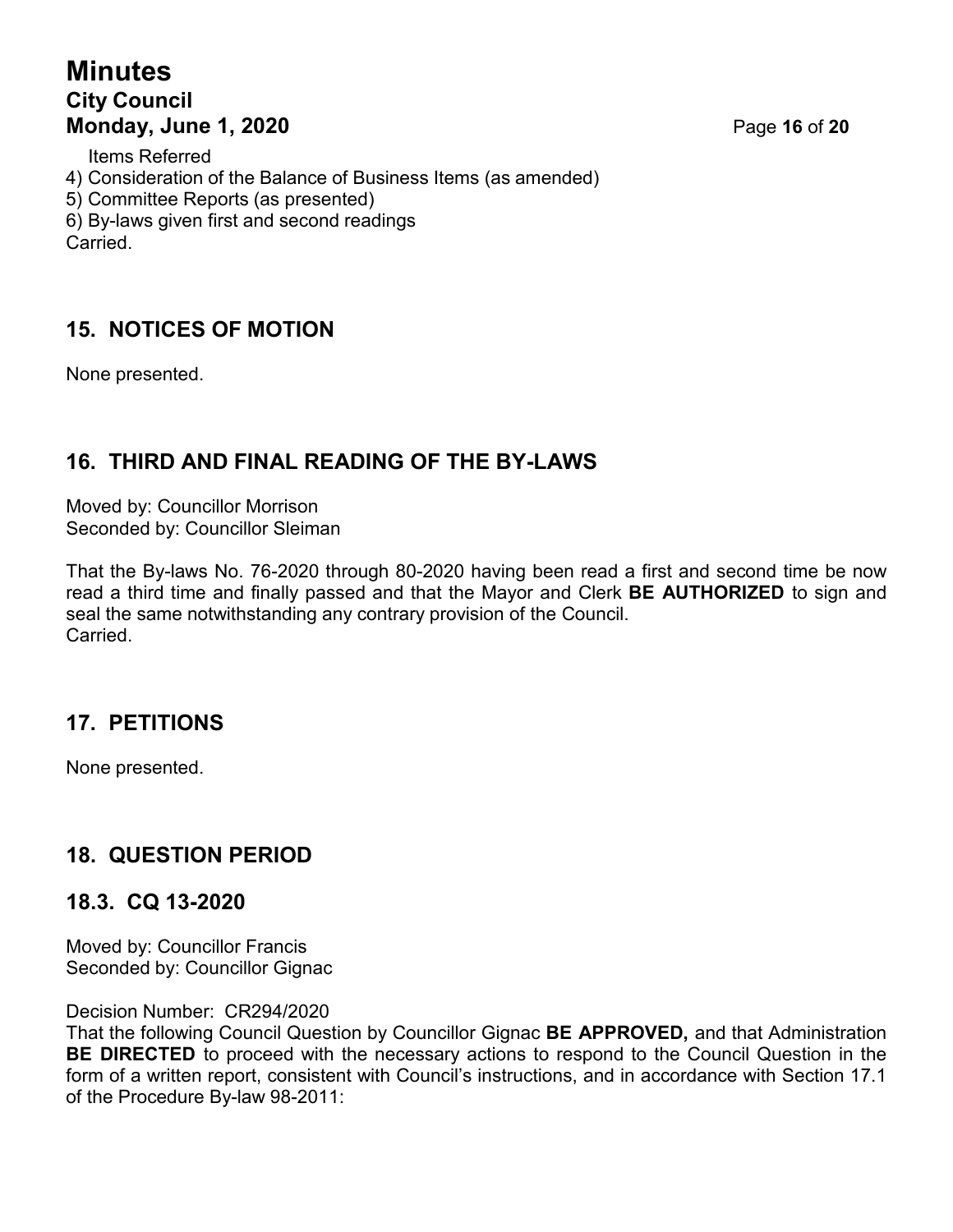# **Minutes City Council Monday, June 1, 2020** Page **17** of **20**

CQ 13-2020:

#### **Assigned to City Engineer**

Asks for a report from Administration outlining the phasing of each component of Disaster Mitigation Adaptation Fund (DMAF) 1&2 along with funding sources to be presented at the next meeting of Council.

Carried.

Clerk's File: AF2020

### **18.4. CQ 14-2020**

Moved by: Councillor Francis Seconded by: Councillor Gignac

#### Decision Number: CR295/2020

That the following Council Question by Councillor Costante **BE APPROVED,** and that Administration **BE DIRECTED** to proceed with the necessary actions to respond to the Council Question in the form of a written report, consistent with Council's instructions, and in accordance with Section 17.1 of the Procedure By-law 98-2011:

CQ 14-2020:

#### **Assigned to City Planner**

Asks for Administration to report back on timelines for University Avenue West Environmental Assessment (EA) and Wyandotte Avenue Community Improvement Plan (CIP) and University Avenue West CIP for next meeting of council.

Carried.

Clerk's File: Z/10320

### **21. ADJOURNMENT**

Moved by: Councillor Holt Seconded by: Councillor Kaschak

That this Council meeting stand adjourned until the next regular meeting of Council or at the call of the Mayor. **Carried** 

Accordingly, the meeting is adjourned at 3:36 o'clock p.m.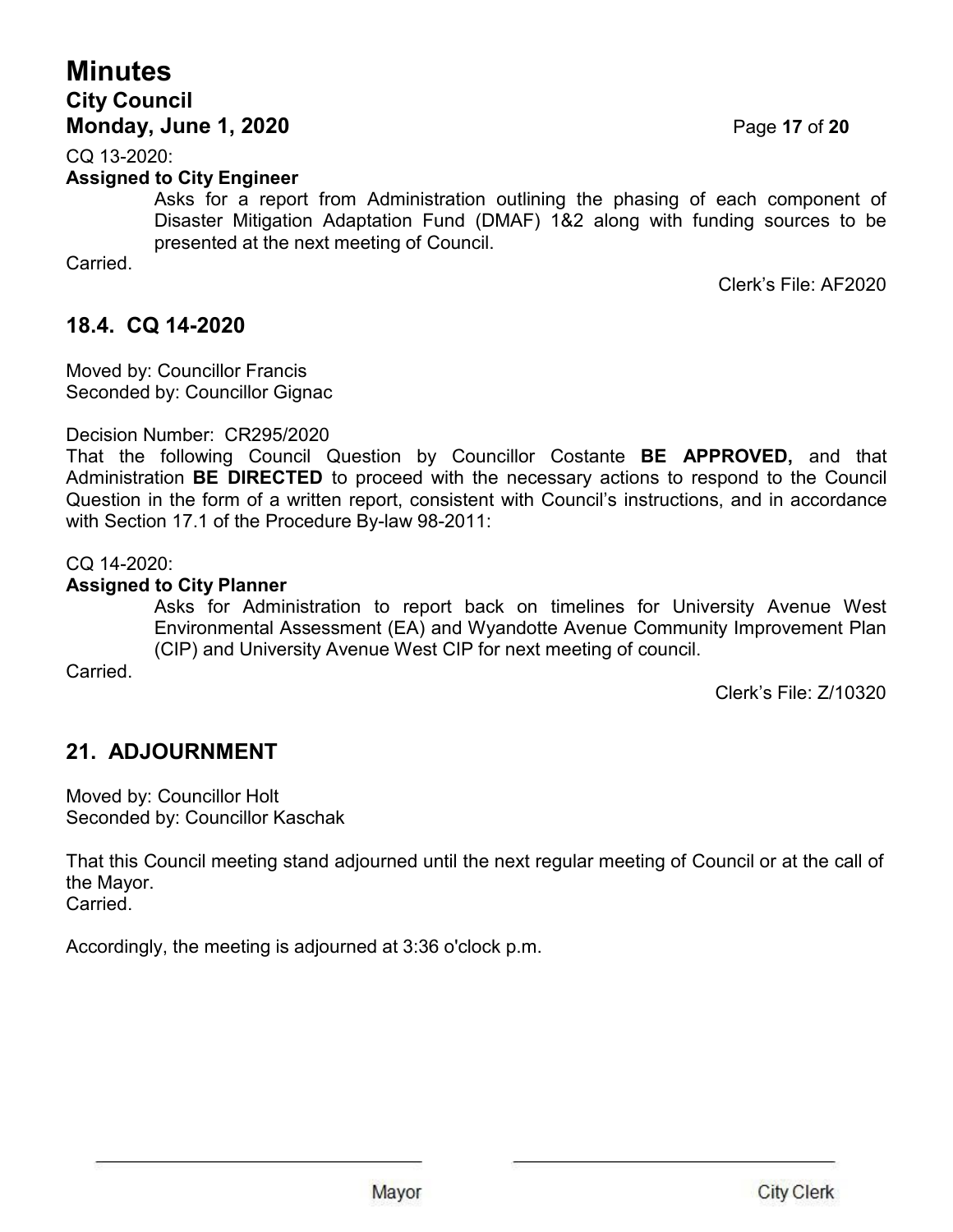**Minutes City Council**

**Monday, June 1, 2020** Page **18** of **20** Adopted by Council at its meeting held June 1, 2020 (CR293/2020) VC/bm

#### **SPECIAL MEETING OF COUNCIL – IN CAMERA June 1, 2020**

**Members participating via electronic participation in accordance with Procedure By-law #98- 2011 as amended, which allows for electronic participation during a declared emergency.**

#### **Meeting called to order at: 12:30 p.m.**

#### **Members in Attendance:**

Mayor D. Dilkens Councillor F. Francis Councillor F. Costante Councillor C. Holt Councillor R. Bortolin Councillor G. Kaschak Councillor J. Gignac Councillor K. McKenzie Councillor J. Morrison Councillor E. Sleiman

#### **Also in attendance:**

- O. Colucci, Chief Administrative Officer
- J. Payne, Community Development and Health Commissioner and Corporate Leader Social Development, Health, Recreation and Culture
- M. Winterton, City Engineer and Corporate Leader Environmental Protection and **Transportation**
- V. Critchley, City Clerk/Licence Commissioner and Corporate Leader Public Engagement and Human Resources
- J. Mancina, Chief Financial Officer/City Treasurer and Corporate Leader Finance and **Technology**
- S. Askin-Hager, City Solicitor and Corporate Leader Economic Development and Public Safety
- J. Wilson, Corporate Leader, Parks, Facilities, Recreation and Culture
- A. Teliszewsky, Mayor's Chief of Staff
- P. Brode, Senior Legal Counsel (Item 1)
- B. Horrobin and F. Providenti, Windsor Police Services (Item 1)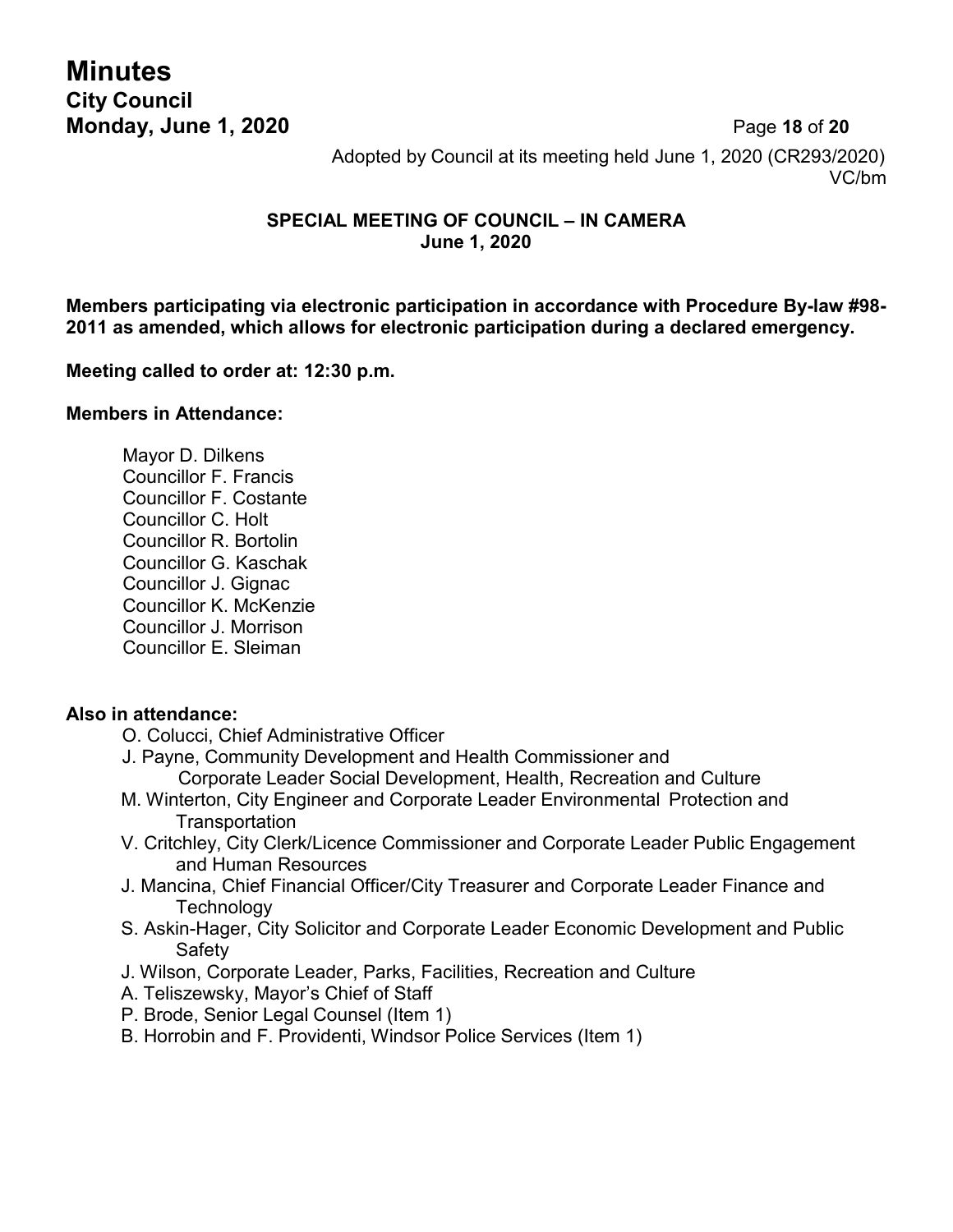# **Minutes City Council Monday, June 1, 2020** Page **19** of **20**

**Verbal Motion is presented by Councillor Sleiman, seconded by Councillor Kaschak, to move in Camera for discussion of the following item(s):**

| <u>Item</u><br><u>No.</u> | <b>Subject</b>                 | Section-<br><b>Pursuant to</b><br><b>Municipal Act,</b><br>2001, as amended |
|---------------------------|--------------------------------|-----------------------------------------------------------------------------|
|                           | Property matter – sale of land | 239(2)(c)                                                                   |

**Motion Carried.**

#### **Declarations of Pecuniary Interest:**

None declared.

**Discussion on the items of business. (Item 1)**

**Verbal Motion is presented by Councillor Kaschak, seconded by Councillor Bortolin, to move back into public session.**

**Motion Carried.**

#### **\*\*SEE NOTE BELOW**

**Moved by Councillor Sleiman, seconded by Councillor Morrison,**

**THAT the Clerk BE DIRECTED to transmit the recommendation(s) contained in the report(s) discussed at the In-Camera Council Meeting held June 1, 2020 directly to Council for consideration at the next Regular Meeting.**

1. That the in-camera report from Senior Legal Counsel, City Solicitor and Corporate Leader Economic Development and Public Safety, Corporate Leader, Parks, Facilities, Recreation and Culture, City Engineer and Corporate Leader Environmental Protection and Transportation and Chief Financial Officer/City Treasurer and Corporate Leader Finance and Technology respecting a property matter – sale of land **BE RECEIVED** and further Administration **BE AUTHORIZED TO PROCEED** on the verbal direction of Council.

Councillors Gignac and Francis voting nay.

**Motion Carried.**